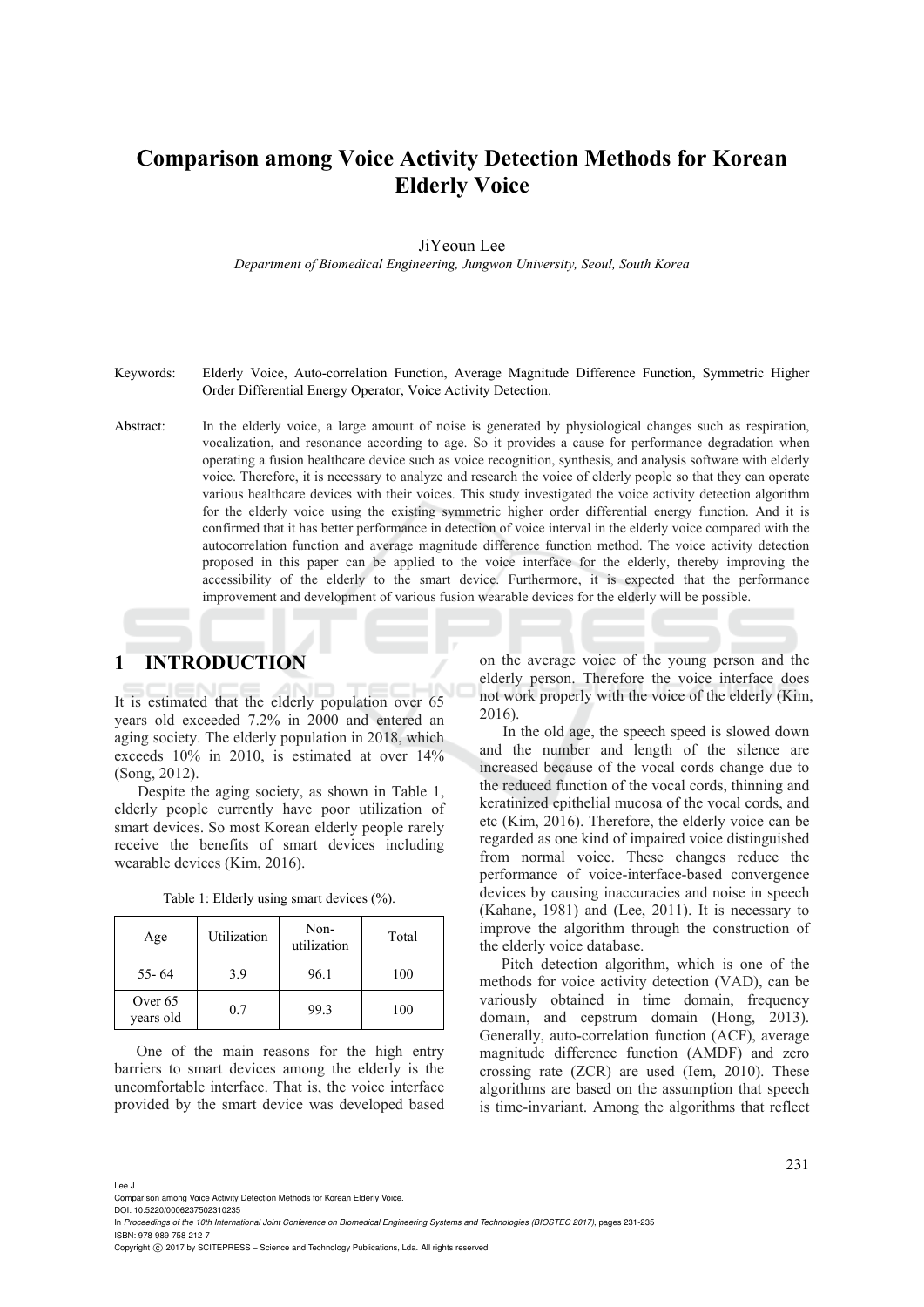the time-varying characteristics of speech developed up to now, the symmetric higher order differential energy function (SHODEO) with a symmetric structure is known to show superior frequency estimation performance compared to other methods (Iem, 2010). It will be used as the basis for developing fusion software and devices with elderly voice (Seo, 2015).

# **2 VOICE ACTIVITY DETECTION METHODS**

#### **2.1 Auto-Correlation Function (ACF)**

ACF is an algorithm that extracts the pitch of a speech signal through a correlation of a specific signal at one time and at another time, and is defined as Eq. (1) (Seo, 2015).

$$
D_{ACF}(m) = \frac{1}{N} \sum_{n=0}^{N-1} x(n)x(n+m)
$$
 (1)

In the Eq.  $(1)$ , N is a data length,  $x(n)$  is a data value at a specific point n, and  $x(n + m)$  is a value from n to m. For example, when the autocorrelation function of the speech interval is analyzed for every 256 frames, a waveform with a maximum peak at 256 frames appears, and the point at which this peak appears is determined as the pitch cycle (Lawfence, 1977).

#### **2.2 Average Magnitude Difference Function (AMDF)**

AMDF is an algorithm that detects the pitch of a speech signal in the time domain as in the autocorrelation function, and is defined as follows (Abdullah-Al-Mamun, 2019) and (Seo, 2006).

$$
D_{\text{AMDF}}(m) = \frac{1}{N} \sum_{n=0}^{N-1} |x(n) - x(n+m)| \tag{2}
$$

In Eq. (2), the signal is used as the input signal of the AMDF as a result of operation between the original speech signal and a windowing function of arbitrary length N (Seo, 2006). In case of AMDF, for example, the minimum peak point of the waveform within the 256 frame range of the speech interval is determined as the pitch cycle (Abdullah-Al-Mamun, 2019) and (Seo, 2006).

#### **2.3 Symmetric Higher Order Differential Energy Function (SHODEO)**

The instantaneous frequency is defined as the derivative of the phase of the signal, which is a function of time (Iem, 2010). In the Eq.  $(3)$ , The k<sup>th</sup> differential energy function of the continuous signal is expressed by the following equation (Iem, 2010).

$$
\Gamma_{k}\{x(n)\} = x(n)x(n+k-2) - x(n-1)x(n+k-1)
$$
 (3)

k denotes an arbitrary order, n denotes a sampled range of the signal, and  $x(n)$  denotes a data value according to the discrete variable n. The higherorder derivative energy function is expressed by two mathematical expressions according to arbitrary order k as follows (Iem, 2010).

$$
\Xi_k\{x(n)\} = \begin{cases}\n\frac{\Gamma_k\{x(n)\} + \Gamma_k\{x(n-k+2)\}}{2} & k = odd \\
\Gamma_k\{x\{n-\frac{k}{2}+1\}\} & k = even\n\end{cases} \tag{4}
$$

The instantaneous frequency is calculated by the above Eq. (4) and (5) (Iem, 2010).

$$
f(n) = \frac{1}{2\pi} \frac{1}{(k-1)} \cos^{-1} \left( \frac{\Xi_{2k-1} \{ x(n) \}}{2 \cdot \Xi_k \{ x(n) \}} \right) \tag{5}
$$

k is an arbitrary order, x (n) is a speech data value at the current time n,  $E_{2k-1}\{x(n)\}/2$  $E_k\{x(n)\}\$ is defined as the ratio of the higher order differential energy function to the degree k.

# **3 DATABASE**

In this paper, author used the voices of ten men and women in their seventies who were extracted from the voice database of the elderly distributed by The Speech Information Technology & Industry Promotion Center (SiTEC). As shown in Table 2, five words and two sentences were used as experimental data. Five words and two sentences were spoken once for each sex. That is, 20 sentences and 20 words were used as experimental data. The data was also sampled at 16 Hz.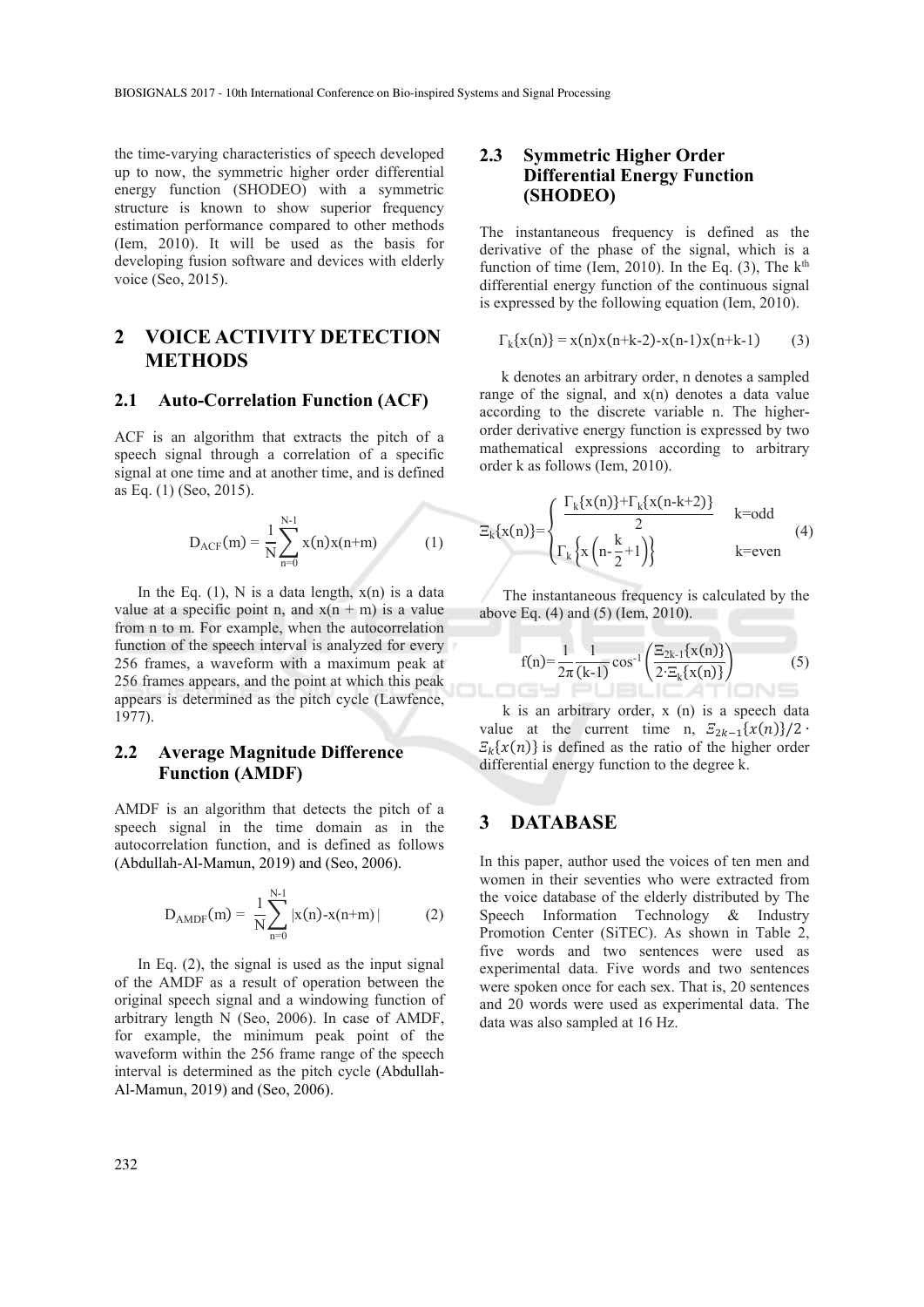|          | Male                                        | Female |  |
|----------|---------------------------------------------|--------|--|
|          | Cheong-wadae                                |        |  |
|          | Ccleoango                                   |        |  |
| Word     | udukeoni                                    |        |  |
|          | Bogeolsungeo                                |        |  |
|          | Bohumryo                                    |        |  |
| Sentence | Then somebody came forward the<br>her desk. |        |  |
|          | Then a stranger approached and<br>asked.    |        |  |

# **4 EXPERIMENTAL RESULTS**

#### **4.1 VAD Classification using Higher Order Differential Energy**

Figure 1(a) shows voice signal which passed 250Hz low pass filter (LPF) and (b) shows the values using SHODEO function. The differential energy function is characterized by large amplitudes in the speech region as shown Fig. 1(b). Therefore, the voice interval is determined by designating an arbitrary threshold value 800.

The low-pass filter is set to 250 Hz, the instantaneous frequency to estimate the fundamental frequency is set to  $k = 2$ , and the third-order energy function obtained from order  $k = 2$  is used as a function for distinguishing between voiced and unvoiced sounds. Finally, an instantaneous frequency value is processed by a moving average filter with a data length of 200 to calculate the estimated value of the VAD (Iem, 2011).



Figure 1: (a) Waveform of voice signal (Male) (b) Waveform of SHODEO function.

The fundamental frequency estimation using the conventional symmetric differential energy function uses only the instantaneous frequency determined as the voiced sound as the input value of the filter. However, in this paper, author calculates the sections of VAD by processing all 0s except for the voiced part to remove the noise section and including the processed value of the moving average filter range to 0.

#### **4.2 Comparison among VAD Methods VAD**

Figure  $2(a)$  shows the waveform of the phrase "then someone came near her desk" when a 72-year-old male spoke. Fig.  $2(b)$ , Fig.  $2(c)$  and Fig.  $2(d)$  show the results of voice segment detection performance comparison using the autocorrelation function, the basic frequency estimation method using the AMDF and the higher order differential energy function (SHODEO), respectively. Compared with existing methods, it can be seen that the voice interval detection algorithm of Fig. 2(d) detects the voice interval more accurately and shows excellent performance in the noise section.



Figure 2: Comparison among VAD methods in sentence (a) waveform of voice signal (b) ACF (c) AMDF (d) SHODEO.

Figure 3, 4, 5 and 6 show the results of voice segment detection in various database using SHODEO function. Fig. 3(a) and Fig. 4(a) show the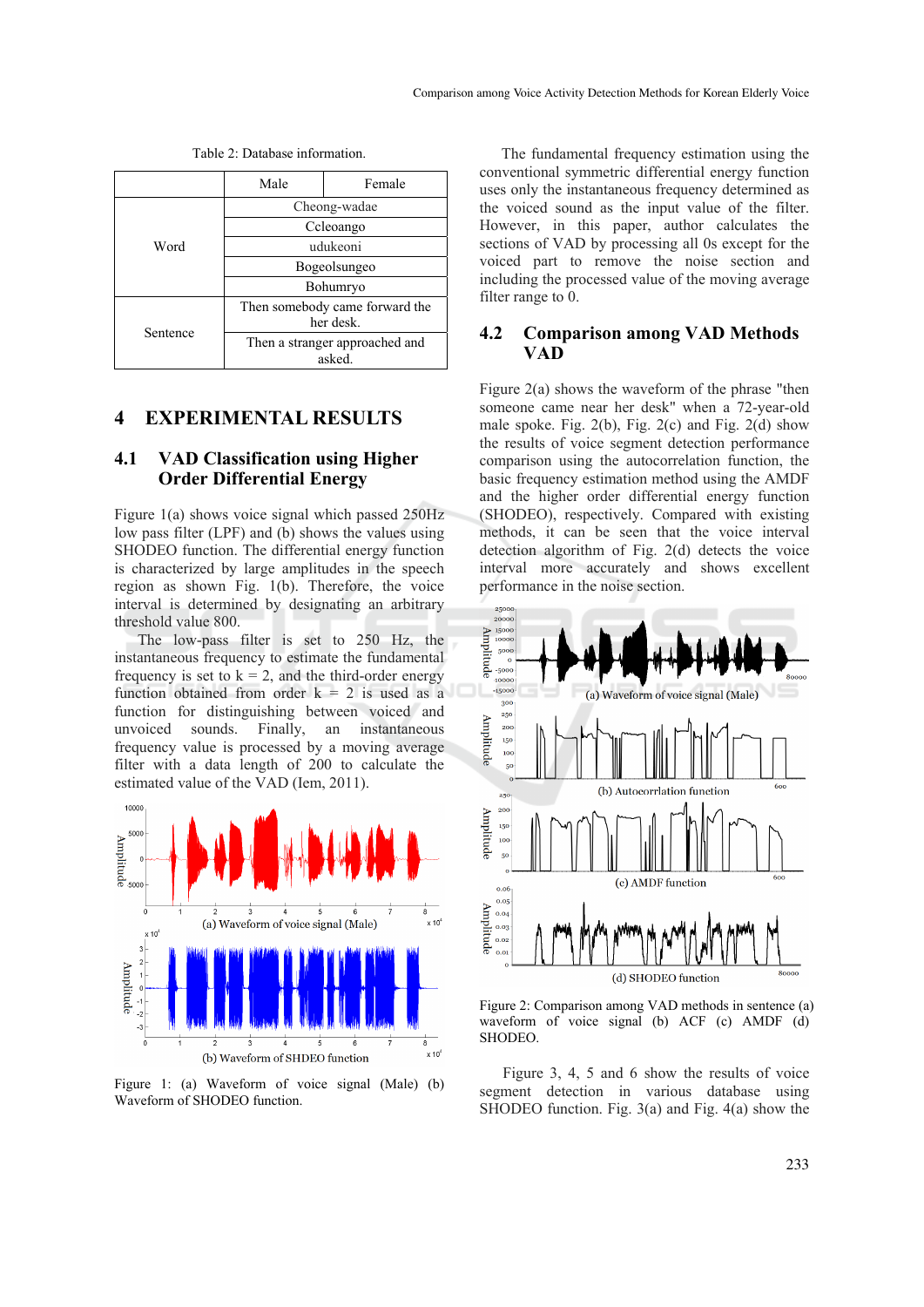waveform of a sentence in which a 73-year-old male pronounces "then someone came near her desk" and "Cheongwadae". When the speech segment is detected using the proposed speech segment detection algorithm, the noise segment is excluded and only the speech segment is detected as shown in fig. 3(b) and fig. 4(b).



Figure 3: Comparison among VAD methods in word (male) (a) waveform of voice signal (b) VAD using SHODEO function.



Figure 4: Comparison among VAD methods in sentence (female) (a) voice signal (b) fundamental frequency (c) VAD using SHODE function.

Fig. 5(a) and Fig. 6(a) show the waveform of a sentence in which a 70-year-old female pronounces "Then a stranger approached and asked." and "Uducceni". When the speech segment is detected using the proposed speech segment detection algorithm, the noise segment is excluded and only the speech segment is detected as shown in fig. 5(b) and fig.  $6(b)$ .



Figure 5: Comparison among VAD methods in sentence (female) (a) voice signal (b) fundamental frequency (c) VAD using SHODEO function.



Figure 6: Comparison among VAD methods in sentence (female) (a) voice signal (b) fundamental frequency (c) VAD using SHODEO function.

# **5 CONCLUSIONS**

This study develops a speech segment detection algorithm for the elderly voice using the existing symmetric high order differential energy function (SHODEO) in consideration of noise in the elderly voice. In addition, it is confirmed that it has better performance in the elderly voice detection than the autocorrelation function and AMDF method.

The higher order differential energy function enables more accurate VAD by eliminating noise appearing in the elder voice based on the characteristic that the amplitude difference is prominent in the voiced and unvoiced interval and the instantaneous frequency appears irregularly in the unvoiced interval. It also has an advantage that it can detect a voice interval by reflecting a timevarying characteristic of a voice signal and requiring a small calculation amount. Therefore, it is expected